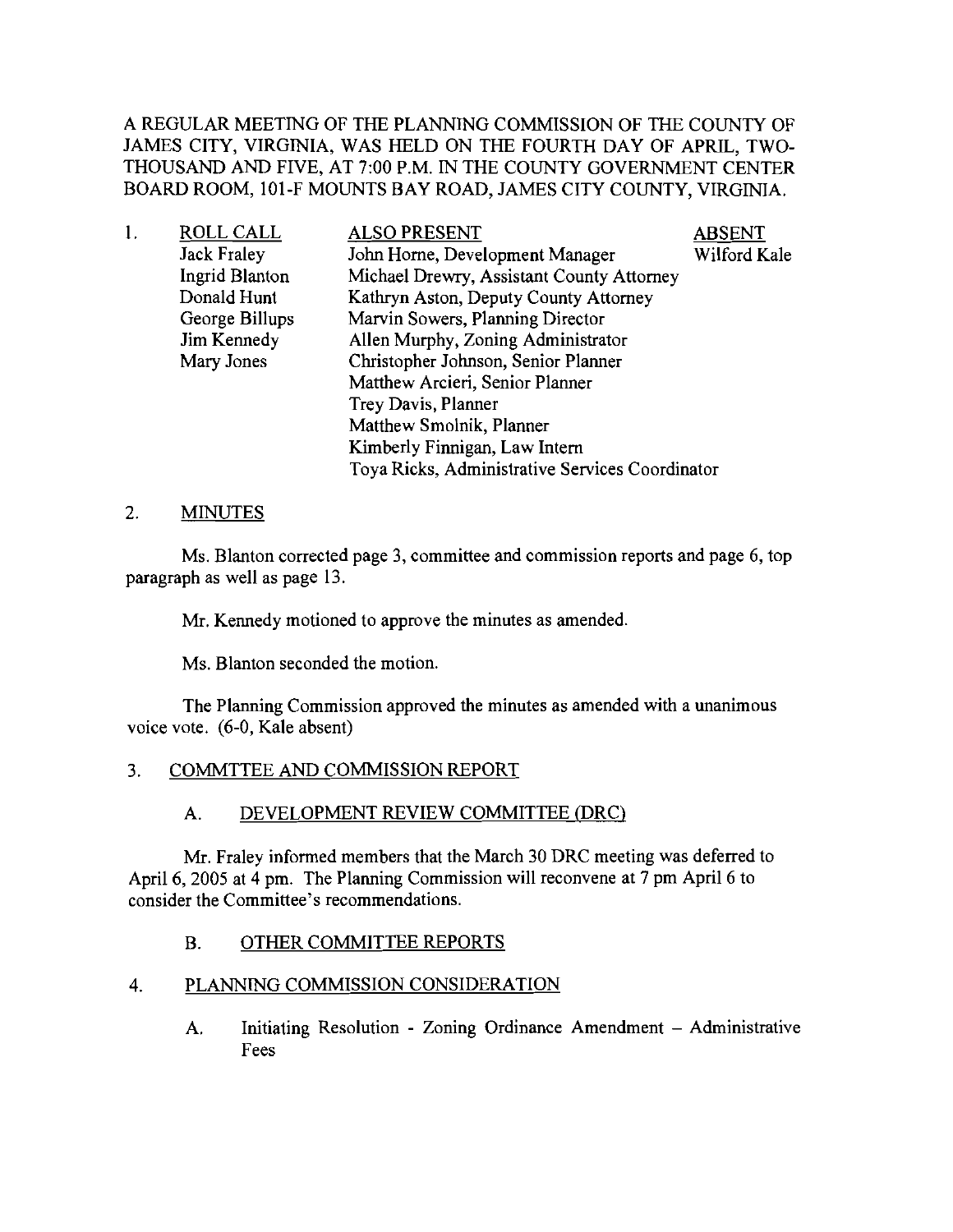Mr. Sowers made the request for approval of an initiating resolution to consider an amendment to the Zoning Ordinance for site plan fees.

Ms. Blanton confirmed that approval of the resolution allowed the Commissioners to review to the amendment at a later time.

Mr. Drewry answered yes.

The resolution was approved with a unanimous voice vote. (6-0, Kale absent)

# 5. PUBLIC HEARINGS

- A. Z-15-04/MP-11-04/SUP-34-04 The Villas at Jamestown
- B. SUP-36-04 Farm Fresh Gas Pumps
- C. Z-4-05/SUP-7-05 New Town, Langley Federal Credit Union
- D. SUP-4-05 Christian Life Center Tower

Mr. Hunt stated that the applicants requested deferral until the May 2 meeting.

Mr. Hunt opened the public hearing.

Hearing no requests, the public hearing was continued.

# E. ZO-2-05 Zoning Ordinance Amendment – Proffer Appeal Process

Ms. Kimberly Finnigan, Law Intern presented the staff report. An ordinance to amend and reordain Chapter 24, Zoning, of the Code of the County of James City, Virginia, by amending Article 1, In General, Section 24-19, Petition for review of decision, to clarify the process for the Board of Supervisors to consider appeals of actions or decisions of the Zoning Administrator in regards to administering and enforcing conditions attached to a rezoning or amendment to a zoning map.

Staff recommended approval.

Mr. Hunt opened the public hearing.

Hearing no requests, the public hearing was closed.

Mr. Kennedy motioned to approve the amendment.

Ms. Blanton seconded the motioned.

Mr. Billups asked for more information regarding the types of cases that may be affected.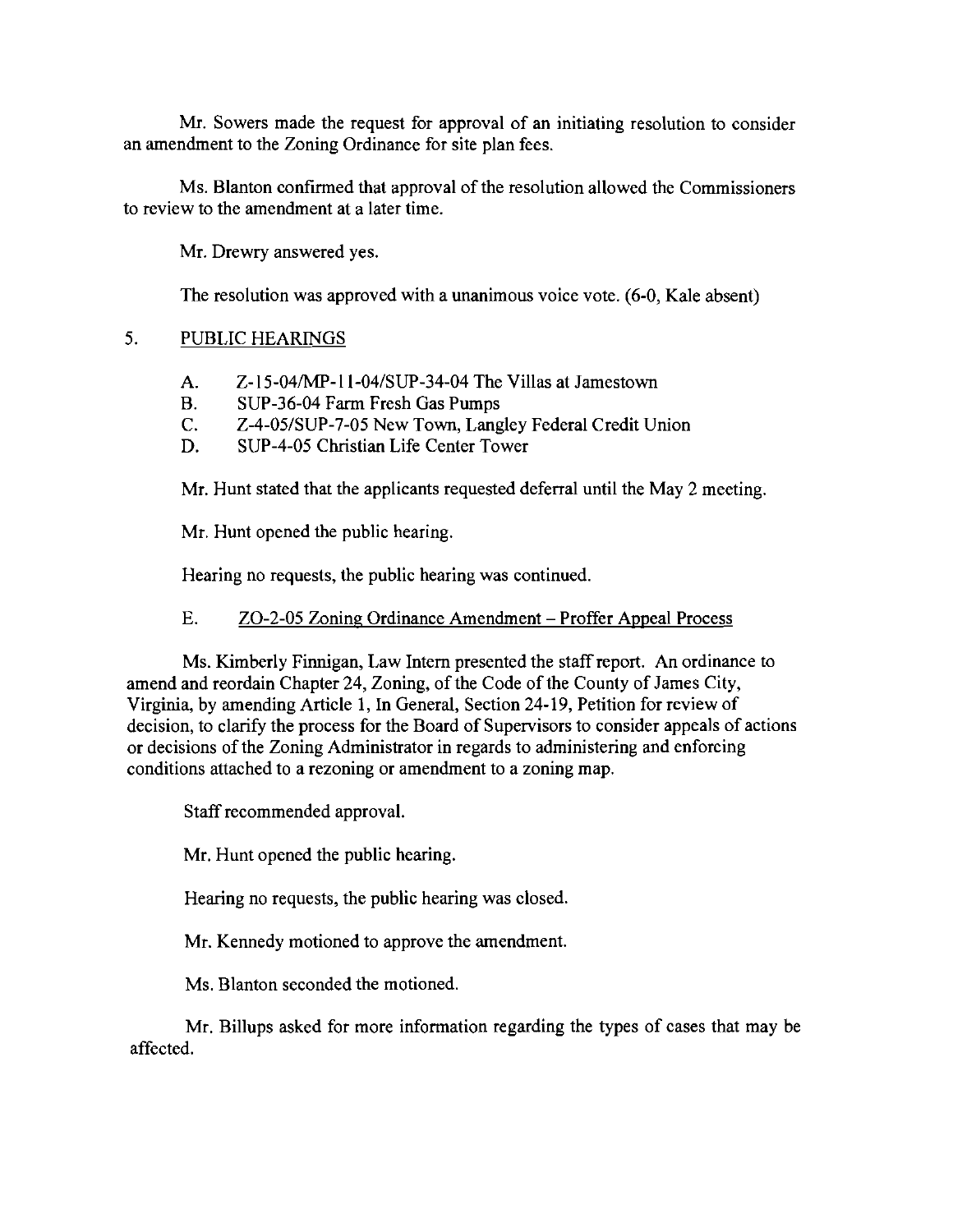Mr. Murphy stated that the Zoning Administrator's decisions regarding enforcement and administration of proffers are binding unless appealed. This amendment establishes procedures for such appeals to take place along with some other provisions.

Mr. Billups wanted to know if this was considered a due process procedure.

Mr. Murphy responded yes.

The amendment was approved by a unanimous voice vote.

F. Z-5-05 James River Commerce Center Proffer Amendment

Mr. Matthew Smolnik presented the staff report. Mr. Keith Taylor, Economic Development Authority, applied to amend the proffers for approximately 219 acres at 8907 Pocahontas Trail currently zoned M-I, Limited Business/Industrial, with proffers. This property was zoned M-I in 1995 following approval by the Board of Supervisors for James City County. Rather than adopt by reference all M-I uses, the proffers accompanying the rezoning request included a selected list of uses to be permitted by right. The applicant has proposed to update the proffered uses in the park, which are all currently permitted uses in property zoned M-I. Staff recommended approval.

Ms. Blanton recused herself as an employee of Colonial Williamsburg, co-owner of the Commerce Center.

Mr. Billups wanted to know what new uses were being proposed.

Mr. Smolnik said the amendment proposes to update the proffered uses to make them consistent with uses already permitted in the M-l Zoning District.

Mr. Sowers explained that when the proffers were originally adopted they spelled out the uses that were allowed at that time. Since then new uses have been added to the M-l Zoning District.

Mr. Billups wanted to how the new uses would impact surrounding uses.

Mr. Smolnik said the new uses are consistent with other uses in the Commerce Center.

Mr. Hunt opened the public hearing

Hearing no requests, he closed the public hearing

Mr. Kennedy motioned to approve the application.

Mr. Fraley seconded the motion.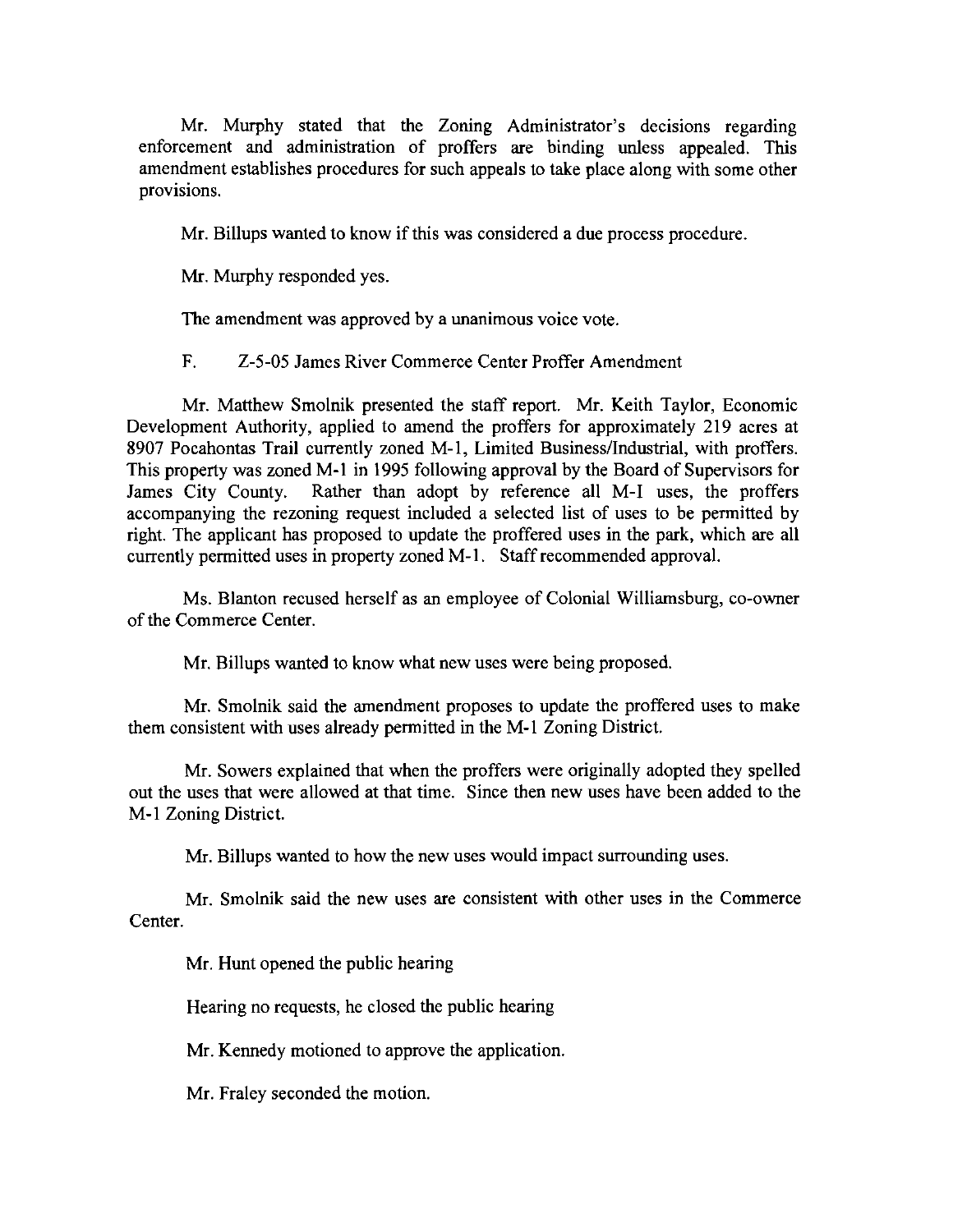Mr. Billups asked what prompted this amendment to come forward at this time.

Ms. Aston answered that the changes are administrative in nature. This proposal amends the proffers to match current M-l uses that have been added this rezoning was approved in 1995. This gives potential owners clear understanding of uses that would be allowed.

In a roll call vote the motioned passed 5:0. AYE: Billups, Kennedy, Fraley, Jones, Hunt (5). Blanton abstained, Kale Absent.

## G. Z-2-05/MP-3-05 Ironbound Square Redevelopment

Mr. Trey Davis presented the staff report. Mr. Rick Hanson of the James City County Office of Housing and Community Development, applied to rezone approximately 6.03 acres of land along Ironbound Road from R-2, General Residential, to MU, Mixed Use for the development of a 67-unit, age- and income-restricted apartment facility and five single-family residential lots.

Ms. Blanton asked for elaboration on storm water management issues referenced in the staff report.

Mr. Davis said that the Virginia Department of Transportation, and County Environmental and Housing agencies have had discussions regarding creating a regional storm water management facility in this area for the entire Ironbound neighborhood redevelopment. Those discussions have not been completed so on-site management is included with this proposal.

Ms. Blanton asked about the need for an age restriction.

Mr. Davis said the Comprehensive Plan update in 2003 identified this need. He also indicted that the restrictions are a part of Housing and Urban Development (HUD) requirements.

Mr. Hunt opened the public hearing.

Mr. Rick Hanson, Housing and Community Development, gave a presentation on the proposal giving the history of the project.

Mr. Joshua Gemerek, BayAging, represented the developer. He gave the company's credentials and talked about similar projects in Virginia.

Ms. Jones asked about the approximate square footage of the units.

Mr. Gemerek said the units would be approximatly 550 square feet.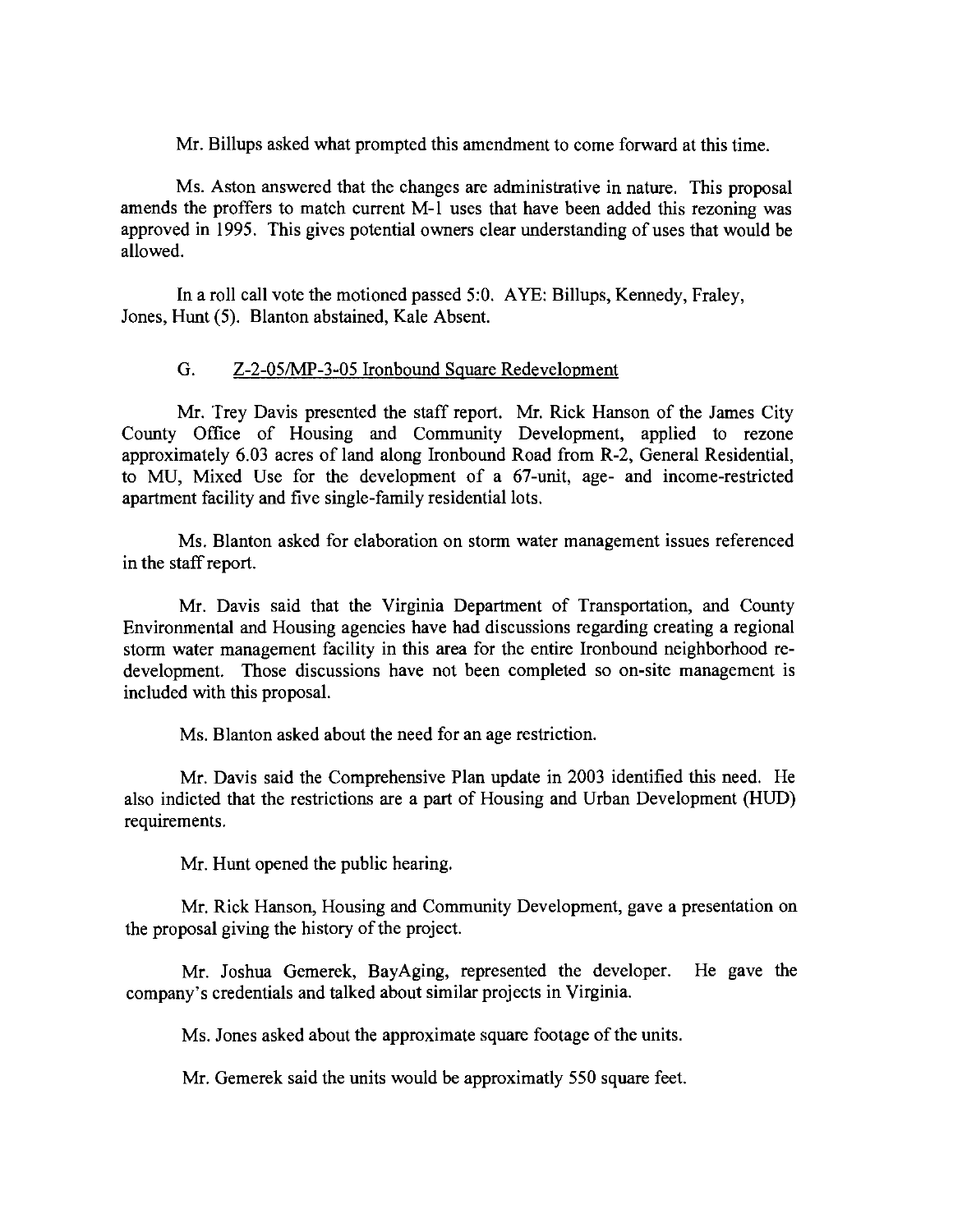Mr. Billups wanted to know if elevators would be installed.

Mr. Gemerek answered yes.

Mr. Billups wanted to know how a denial of the various variance requests would affect the project.

Mr. Hanson explained that the requests are due to the nature of the concept for the proposal itself.

Mr. Fraley asked about the request for a variance for landscaping.

Mr. Davis said the landscape modification request would be reviewed at the time of site plan approval.

Mr. Hanson told the members that a portion of the property would be leased to the County for use as a park.

Mr. Kennedy wanted to know how much of the land had been acquired through condemnation.

Mr. Hanson said none of the property in this was proposal was obtained by that method.

Mr. Kennedy thought the original proposal for the property was for single family affordable housing.

Mr. Hanson confirmed that it had been designated as such during the revitalization plan but that after meeting with neighbors the actual re-development plan designated the property for senior housing with no stipulation for attached or detached.

Mr. Kennedy inquired about the status of two of the five single family homes that were not designated as affordable like the other three.

Mr. Hanson said that was to allow for the possibility that one or two of the buyers might be slightly above the 80% median income.

Mr. Kennedy asked about the price points for those over the 80% threshold.

Mr. Hanson said prices might be from \$100,000 to \$150,000 and might not differ between the two income levels.

Mr. Kennedy and Mr. Hanson discussed the possibility of the applicant amending the proposal later.

Ms. Jones asked what the rents would be for the senior housing.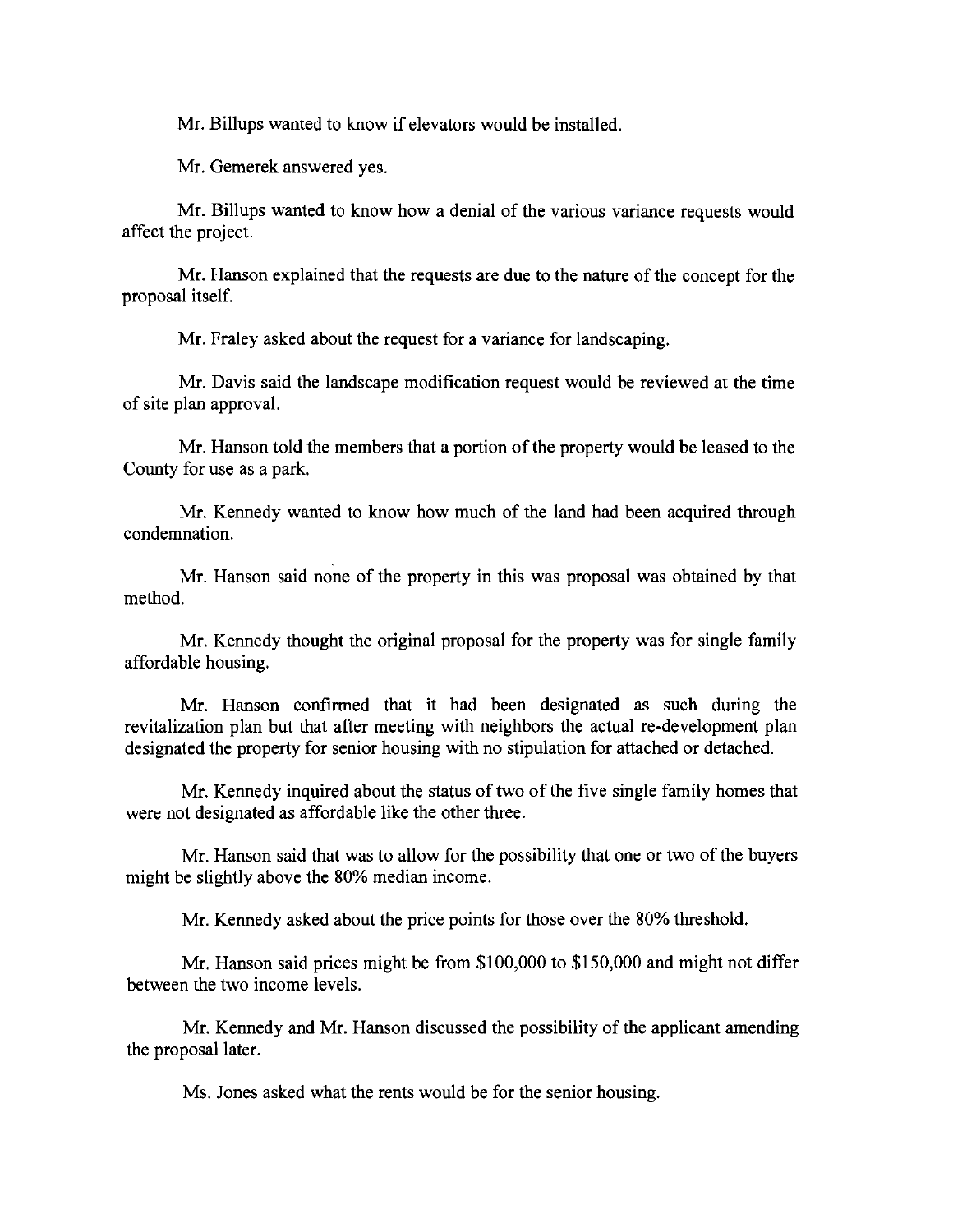Mr. Hanson said it would be based on their incomes.

Mr. Hanson and Ms. Jones discussed approximate rental amounts.

Mr. Hanson and Mr. Fraley talked about HUD's requirement that the units be no more than 550 square feet and the amount of common area in the proposal.

Ms. Blanton questioned if the development would be a good fit for seniors raising grandchildren.

Mr. Gemereck acknowledged that none of their other communities had occupants under age 62 living in them primarily because there is only one bedroom.

Ms. Blanton expressed concern about accessibility for pedestrians crossing over Ironbound Road to New Town.

Mr. Hanson said they are working with the state to address that issue. There is currently a proposal for a signal at Watford Lane.

Ms. Blanton asked about accessibility to public transportation.

Mr. Hanson answered that the area is on a public transportation route that will eventually be re-routed to eliminate the need to cross over to access transportation traveling in the opposite direction.

Mr. Billups asked if the proposal had support from the community.

Mr. Hanson said several public meetings were held including participating in a tour of similar projects in Richmond and West Point.

Hearing no other requests, Mr. Hunt closed the public hearing.

Mr. Kennedy felt the proposal had good merit and although he had some concerns he will support it.

Ms. Blanton stated she will support the proposal but requested the applicant to continue to work on transportation aspects.

Mr. Billups also voiced concerns but stated he will support the application.

Mr. Fraley supported the application stating that it was consistent with the Comprehensive Plan.

Ms. Jones supported the project echoing Ms. Blanton's concerns regarding accessibility to New Town.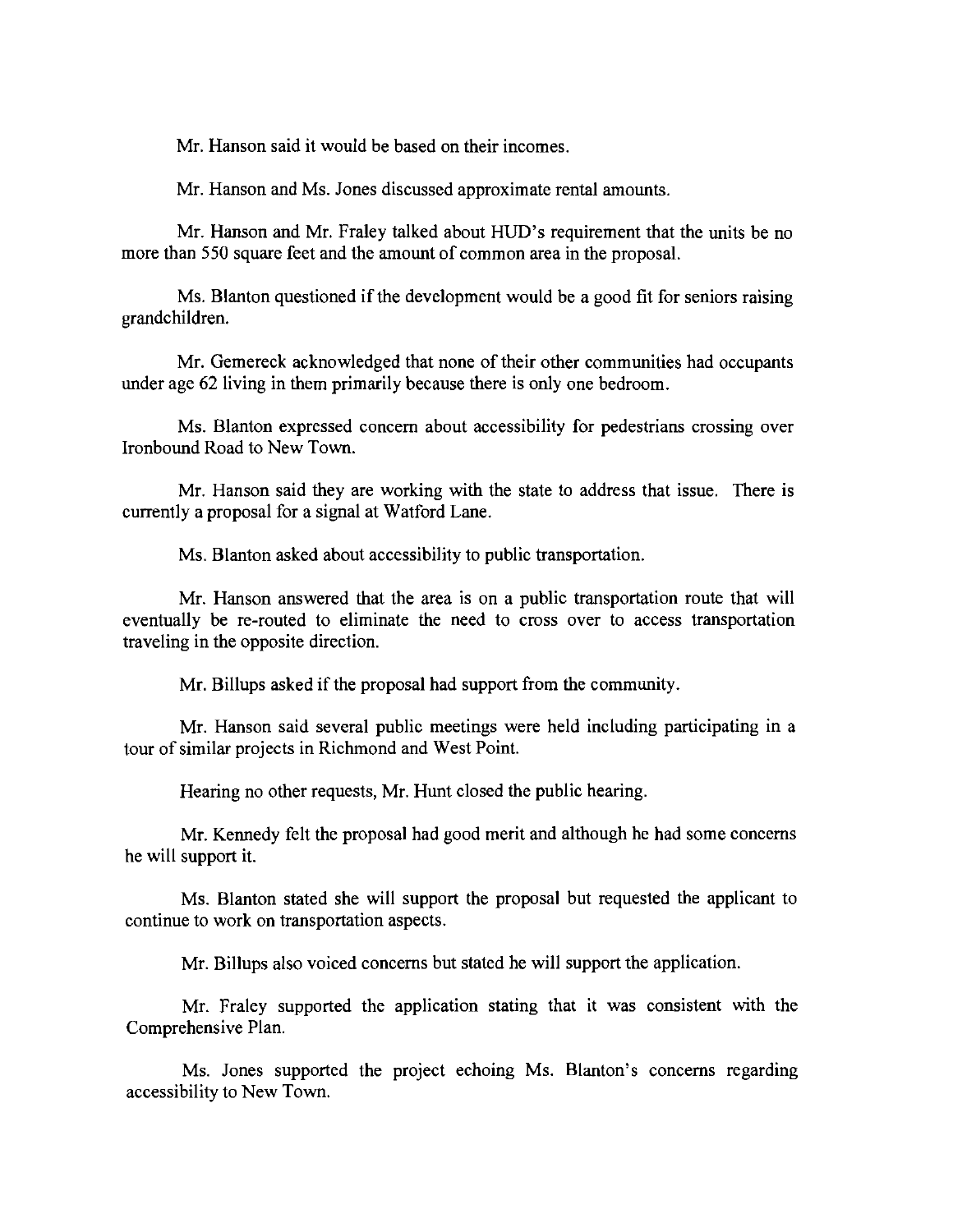Mr. Hunt shared Mr. Kennedy's concerns but stated he will also support the project.

Mr. Kennedy motioned to approve the application.

Ms. Blanton seconded motion.

Mr. Drewry confirmed that the motion included a waiver of parking requirements.

In a unanimous roll vote the application was approved 6-0. AYE: Billups, Fraley, Kennedy, Blanton, Jones, Hunt (6); NAY (0); Absent Kale.

### H. Z-16-04/MP-12-04/SUP-35-04 Burlington Woods

Mr. Chris Johnson presented the staff report. Mr. Michael Baust of Rickmond Bury applied on behalf of property owner Tidewater Partners Property & Development, LLC to rezone approximately 17.32 acres from R-8, Rural Residential, to R-2, General Residential, with proffers for the construction of a 26 lot single family subdivision. The property is located at 3931 Longhill Road.

Mr. Kennedy asked about concerns expressed by adjacent property owner, Mr. William Lee, in a letter included in the staff report.

Mr. Johnson said the drainage issue referenced in the letter will be resolved during development stage. Staff did not support the request for installation of an 8 ft privacy fence.

Ms. Blanton asked what amount of cash proffers would cover costs associated with this development.

Mr. Johnson shared the many variables used for those calculations stating that the overall fiscal impact was expected to be positive given the expected sales prices of the homes.

Mr. Hunt opened the public hearing.

Mr. Vernon Geddy, representing the applicant, stated he agreed with the staff recommendations including mending the proffers prior to the Board of Supervisor's meeting and made himself available for questions.

Ms. Elizabeth Marotta, 3973 Longhill Road, stated she does not believe all impacts have been adequately addressed. She felt the proposal would have negative impacts on the surrounding community.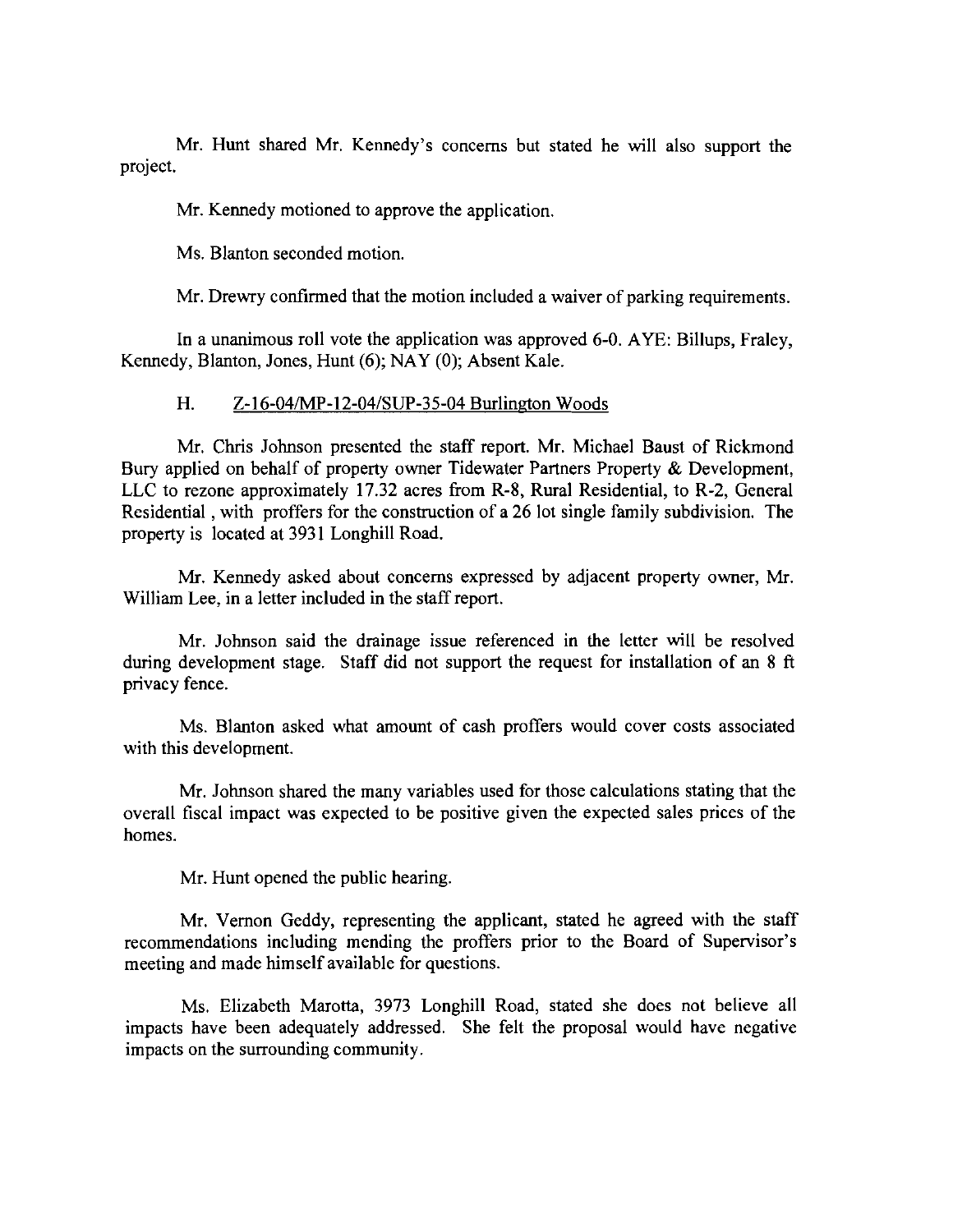Mr. Thomas Wallace, 3897 Longhill Road, spoke to the character of the current property owner. Mr. Wallace, prior owner, stated he is satisfied with the project and the quality of homes to be built. He considered the surrounding community before agreeing to sell the property.

Mr. William Lee, 3975 Longhill Road, said the proposal conflicts with the County's desire for more green space. He stated his concerns regarding drainage and his desire for a fence to keep trespassers off his property.

Hearing no other requests, Mr. Hunt closed the public hearing.

Ms. Blanton thought the proposal was suitable for the property but wasn't convinced that it represented the best way to develop the site. She was also concerned about the cost of the homes.

Mr. Geddy answered questions regarding the low density residential designation in the Comprehensive Plan allows for a range between I and 4 units per acre. This project requests 1.5 units per acre. He pointed out that the surrounding single family communities have a greater density. He reminded Commissioners that the applicant has meet every County policy. The proposed sales prices reflect the high demand for this level of housing in James City County. The small scale of this project will not drive out affordable housing.

Mr. Kennedy believed the Board of Supervisors had requested Planning staff to review amending the Ordinance for R-8 and A-I Zoning Districts as well as developing a Cash Proffer Policy.

Mr. Johnson confirmed that Planning staff had been asked to review rural lands for R-8 and A-I but that committee had not been formed. A committee had been formed to consider a Cash Proffer Policy.

Mr. Sowers confirmed that Staff had been asked to review areas located outside of the Primary Service Area (PSA). A recommendation on a Cash Proffer Policy would not be submitted until late spring or early summer.

Mr. Kennedy highlighted his concerns related to schools and over crowding and water. He liked the proposal but would not support it.

Mr. Hunt was confident that Mr. Lee's concerns would be met. He stated he has had similar concerns but also believed in the rights of property owners.

Mr. Fraley shared Mr. Kennedy's concerns regarding proffers and schools. However; he thought more moderate priced housing would mean increased density. He also was confident that Mr. Lee's concerns would be addressed at the site plan level. He supported the proposal.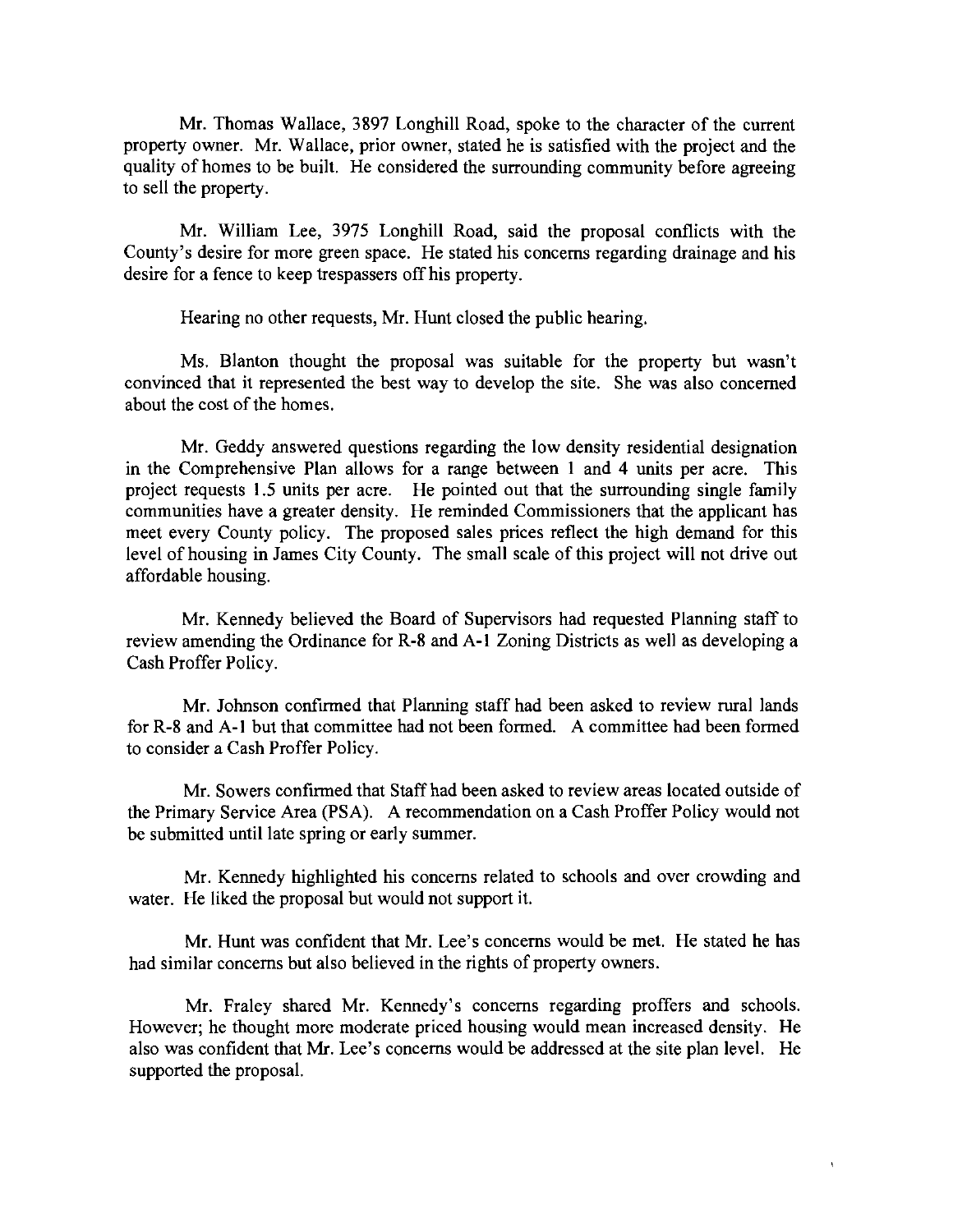Mr. Billups said many proposals had been approved with much higher density particularly inside the PSA. He had no objections to this project.

Ms. Jones supported Mr. Smith's right to sale and develop this property. She was comfortable with the density. Ms. Jones was sympathic with Mr. Lee's concerns and said drainage issue should be monitored.

Mr. Fraley motioned to approve the application and conditions.

Mr. Billups seconded the motion.

In a roll call vote the application was approved 5-1. AYE: Billups, Blanton, Fraley, Jones, Hunt (5); NAY: Kennedy (I). Absent Kale

## I. Z-3-05/SUP-6-05 Centerville Road Subdivision

Mr. Matthew Arcieri presented the staff report. Mr. Henry Stephens has applied on behalf of Armin Ali and Powhatan Old Towne Square LLC to rezone 43.429 acres of land from A-I, General Agricultural, to R-2, General Residential District, with proffers. The applicant proposes to develop 78 single family lots at a gross density of 1.8 units per acre. The property is located at 6001 and 6061 Centerville Road,

Mr. Billups wanted to know if an R-8 designation would support the proposal.

Mr. Arcieri answered no.

Ms. Blanton asked for clarification of the fiscal impact.

Mr. Arcieri said that experience has shown that there tends to be a slightly positive fiscal impact with homes in this price range.

Ms. Blanton wanted an explanation of the request for a buffer reduction.

Mr. Arcieri said the applicant has offered increased landscaping as required by the ordinance when a reduction is granted.

Mr. Fraley asked for the motivation for the reduction in buffer.

Mr. Arcieri deferred the question to the applicant.

Mr. Hunt opened the public hearing.

Mr. Vernon Geddy represented the applicant. He agreed with the staff recommendation. Mr. Geddy gave reasons for the buffer reduction request.

Ms. Blanton asked about the character of surrounding property.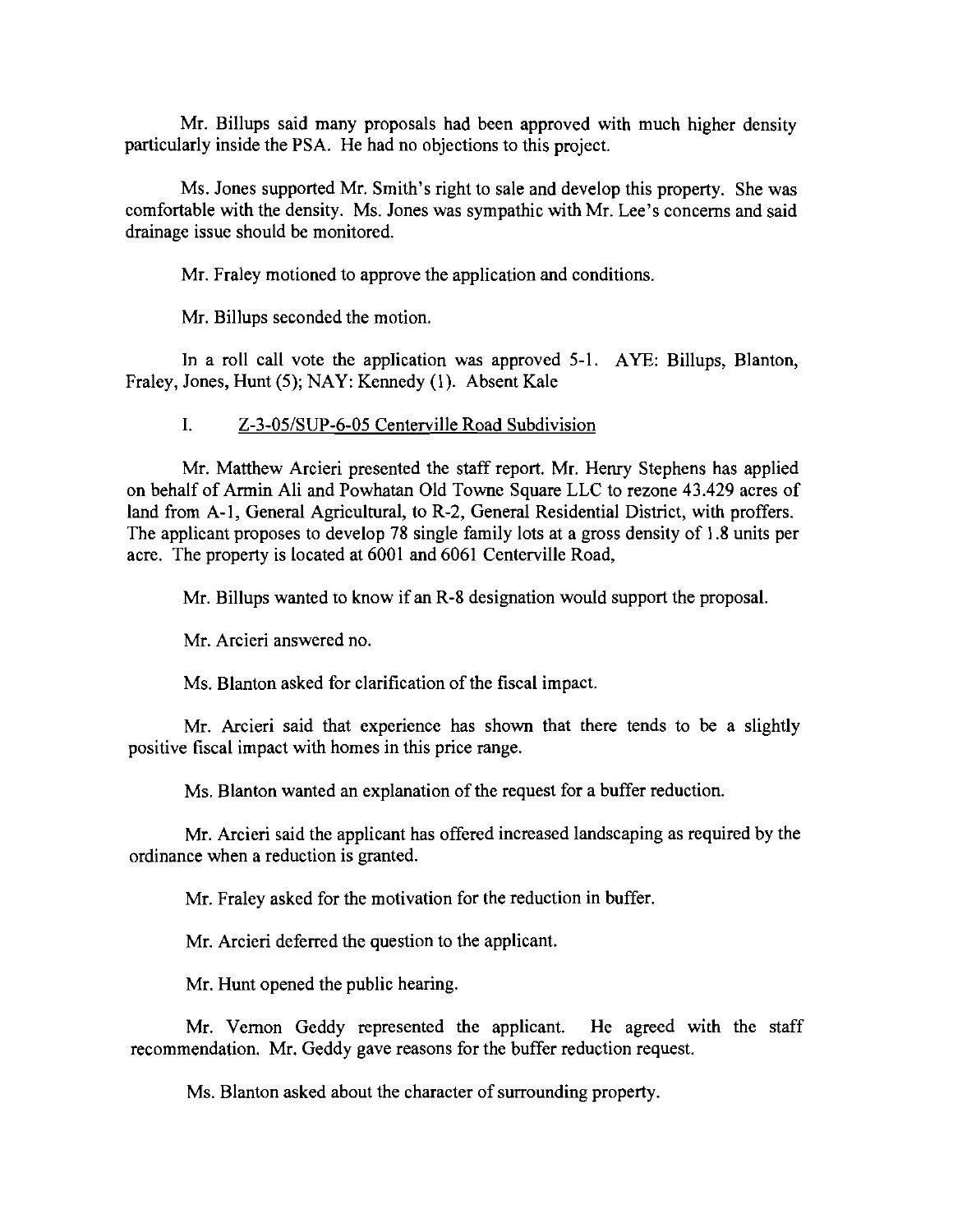Mr. Geddy said the property is designated for this type of development and that surrounding properties are of slightly higher or comparable densities.

Mr. Donald Blair, Foxridge resident, expressed concern about the location of the entrance into the development and water run-off.

Ms. Parker, adjacent property owner, was concerned about the buffer to her property and drainage and asked to be kept of abreast of the status of the project.

Mr. Stephens offered to contact Ms. Parker to keep her informed about the status of the project.

Mr. Geddy pointed out that Mr. Stephens had made an effort to meet with adjacent owners and he also showed the correct location of the entrance on the location map.

Mr. Billups and Mr. Geddy discussed traffic impacts.

Mr. Matt Hipple, 120 Jolly Pond Road, did not want to stand in the way of the owners developing their property. He meet with Mr. Stephens previously where he requested a berm be installed adjacent to his property.

Hearing no requests, Mr. Hunt closed public hearing

Ms. Jones supported the project. She believed it was a good location.

Mr. Fraley asked for and received confirmation that the development plan would be considered by the Development Review Committee (DRC) where the drainage concerns will be addressed. He supported the project.

Ms. Blanton was reluctant to approve a proposal for high end homes.

Mr. Kennedy was inclined to oppose the proposal.

Mr. Billups said his only concern was storm water management issues. If those matters are taken into consideration he will support the proposal.

Mr. Hunt stated he will support the proposal. He echoed concerns regarding drainage.

Mr. Fraley motioned to approve.

Ms. Jones seconded the motion.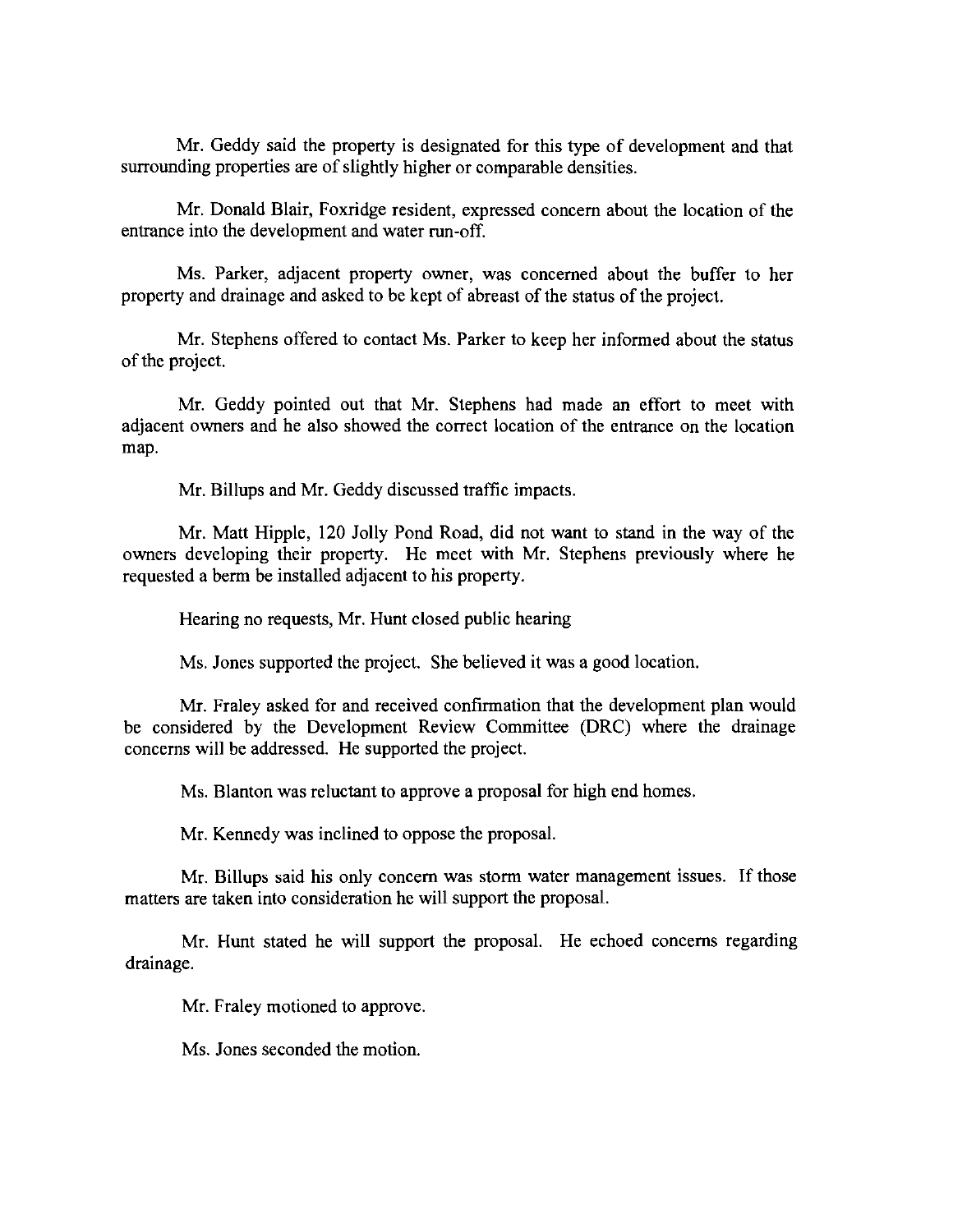In a roll call vote the application was approved 4-2. AYE: Billups, Fraley, Jones, Hunt (4); NAY: Blanton, Kennedy (2); Absent Kale.

# J. ZO-3-05 Zoning Ordinance Amendment - Administrative Fees

Mr. Arcieri presented the request. As a part of the 2006 Budget the County Administrator has recommended the creation of a half time Development Management position to focus on high priority projects such as open space protection and special projects. To fund this position a fee increase for site plan non-residential square footage from \$ .024 to \$ .05 is proposed. This increase would generate the approximately \$30,000 necessary to fund the new position. Staff recommended approval.

Ms. Blanton asked what other avenues had been explored for funding this position.

Mr. Arcieri informed the Commission that during the 2004 budget process the Board of Supervisors increased all other fees including the base fee for site plans. Staff felt the other fees had been raised and this was one of the few remaining fees that could be raised. The amount needed was relatively small and increasing other fees would impact a lot of smaller projects. This fee would affect only about 40 of the site plans reviewed each year.

Ms. Blanton wanted to know how the proposed increase compared with imposing an increase on residential plans. She felt those fees more aligned with the duties of the new position.

Mr. Arcieri stated that it would take a much larger increase to residential site plan fees to generate an equal amount of revenue. This would also cause a disparity when compared to subdivision plans.

Mr. Sowers said staff felt that subdivision fees were as high as they should be and agreed with Mr. Arcieri concerning the disparity in fees.

Mr. Kennedy asked what types of projects would be affected.

Mr. Arcieri explained that cases generating a significant amount of square footage and new developments that go before the Development Review Committee or Zoning Administrator would be affected.

Mr. Kennedy asked about using funds from the Purchase of Development Rights or Green Space Acquisitions portion of the County's budget.

Mr. Home stated that it is unusual to divert capital projects funds for operational funding. He also said that the focus of the new position may change over time. Mr. Home discussed the County's directive for departments to provide funding for any new positions.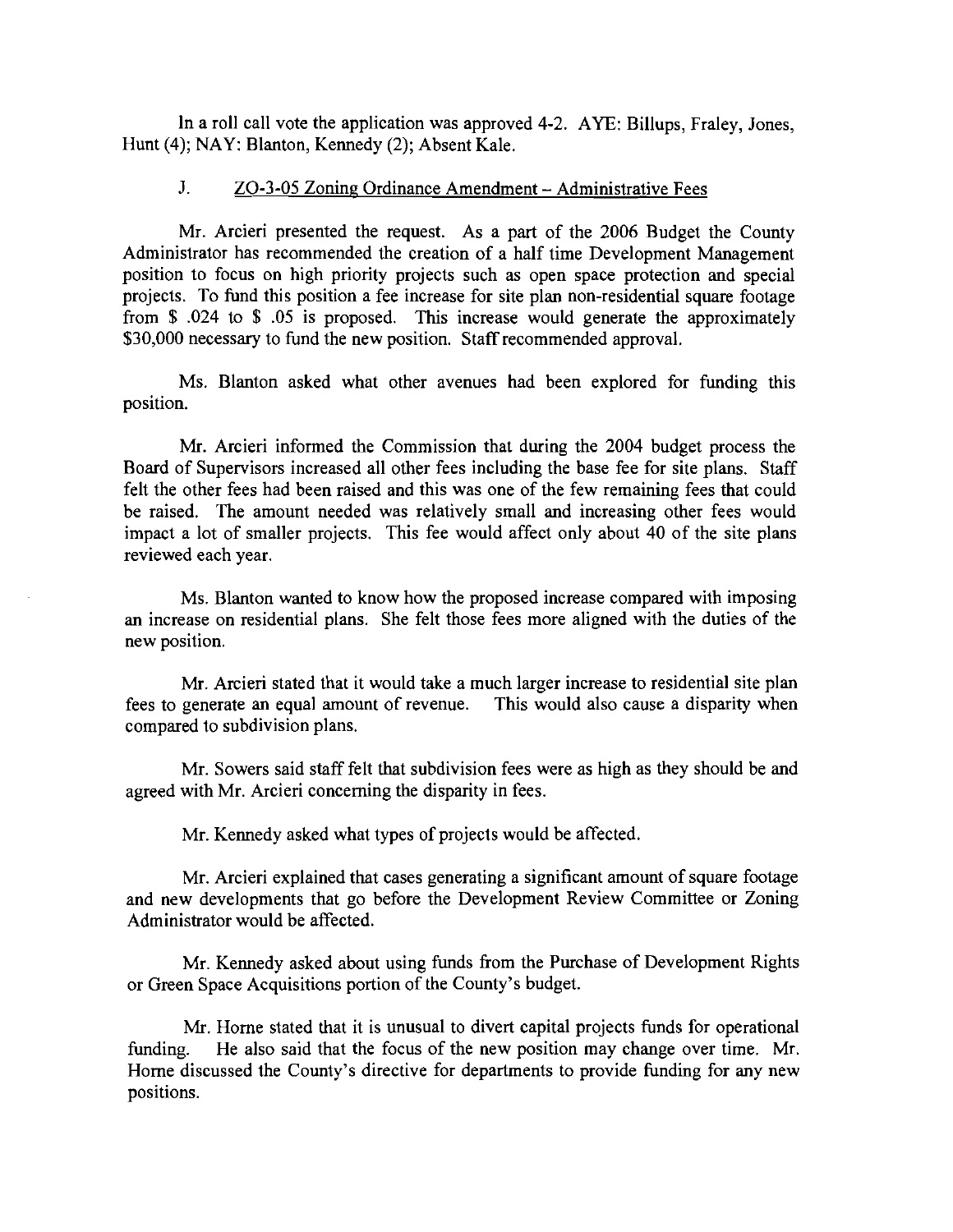Mr. Billups did not believe fees should be increased to fund personnel. He thought the Board of Supervisor's should provide other funding for any legitimate need.

Mr. Kennedy supported the need but opposed the fee increase.

Mr. Horne asked the Commission to forward a recommendation to the Board to allow them to make a decision.

Mr. Hunt opened public hearing.

Mr. Mark Rinaldi, Economic Development Authority (EDA) Planning Commission Liaison, stated that given the current economic climate and the highly competitive market for commercial/industrial development the EDA is concerned about the proposed increase. He thought this proposal would adversely affect business prospects who would not gain any benefit from the creation of this position.

Hearing no other requests, Mr. Hunt closed the public hearing

Mr. Fraley stated his support for the position. He also thought the funds could be found elsewhere in the County budget. He suggested drafting a recommendation to the Board of Supervisor's supporting the position and urging them to find another source of funding.

Ms. Jones stated that she had not received enough information to be able to support the need for this position.

Mr. Billups clarified that if funding is not found then the projects mentioned would not receive attention.

Mr. Horne confirmed that the position had already been proposed in the budget and stated that the matter that is before the Commission is the fee increase only.

Mr. Kennedy agreed and suggested the Planning Commission liaison to the Board address the issue at the Board's pre-budget meeting.

Mr. Fraley made a motion to deny the request.

Mr. Kennedy seconded the motion.

The motion was approved 6-0 by a unanimous voice vote (Kale absent).

The Commission also unanimously agreed to draft a statement on this issue to present to the Board of Supervisor's. Given that this meeting would be recessed until April 6, the Commission agreed to act on the statement at that meeting.